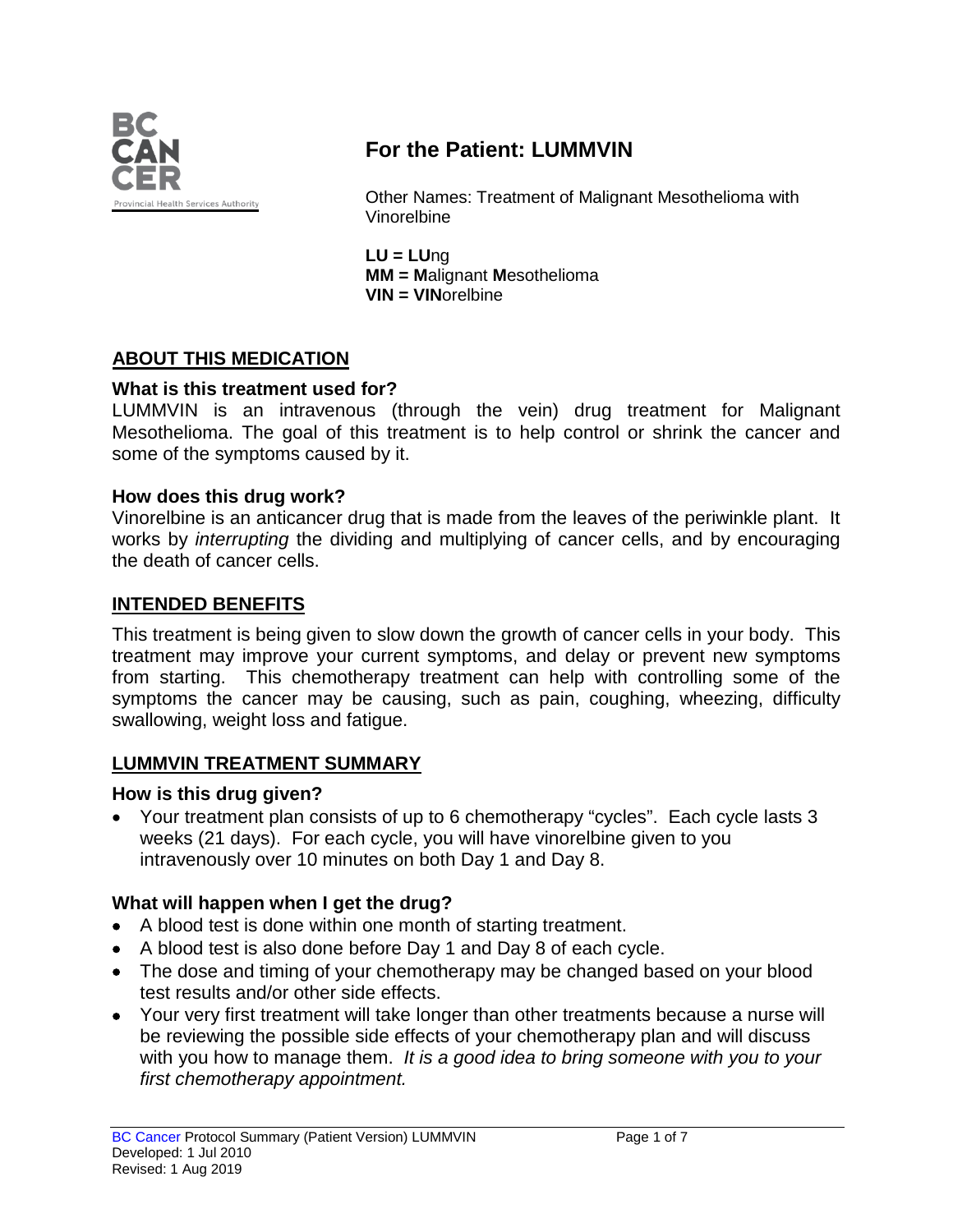## **LUMMVIN TREATMENT PROTOCOL**

**Start Date: \_\_\_\_\_\_\_\_\_\_\_\_\_\_\_\_\_\_\_\_\_\_\_\_\_\_\_\_**

### **Cycle 1:**

| Day 1             | Day 2     | Day 3  | Day 4     | Day 5  | Day 6         | Day 7     |
|-------------------|-----------|--------|-----------|--------|---------------|-----------|
| <b>Blood Test</b> | <b>No</b> | No     | No        | No     | <b>No</b>     | <b>No</b> |
| Vinorelbine       | chemo     | chemo  | chemo     | chemo  | chemo         | chemo     |
| Day 8             | Day 9     | Day 10 | Day 11    | Day 12 | Day 13        | Day 14    |
| <b>Blood Test</b> | No        | No     | <b>No</b> | No     | <b>No</b>     | <b>No</b> |
| Vinorelbine       | chemo     | chemo  | chemo     | chemo  | chemo         | chemo     |
| Day 15            | Day 16    | Day 17 | Day 18    | Day 19 | <b>Day 20</b> | Day 21    |
| No                | <b>No</b> | No     | <b>No</b> | No     | <b>No</b>     | <b>No</b> |
| Chemo             | chemo     | chemo  | chemo     | chemo  | chemo         | chemo     |

**This 21-day cycle will repeat 3-5 more times**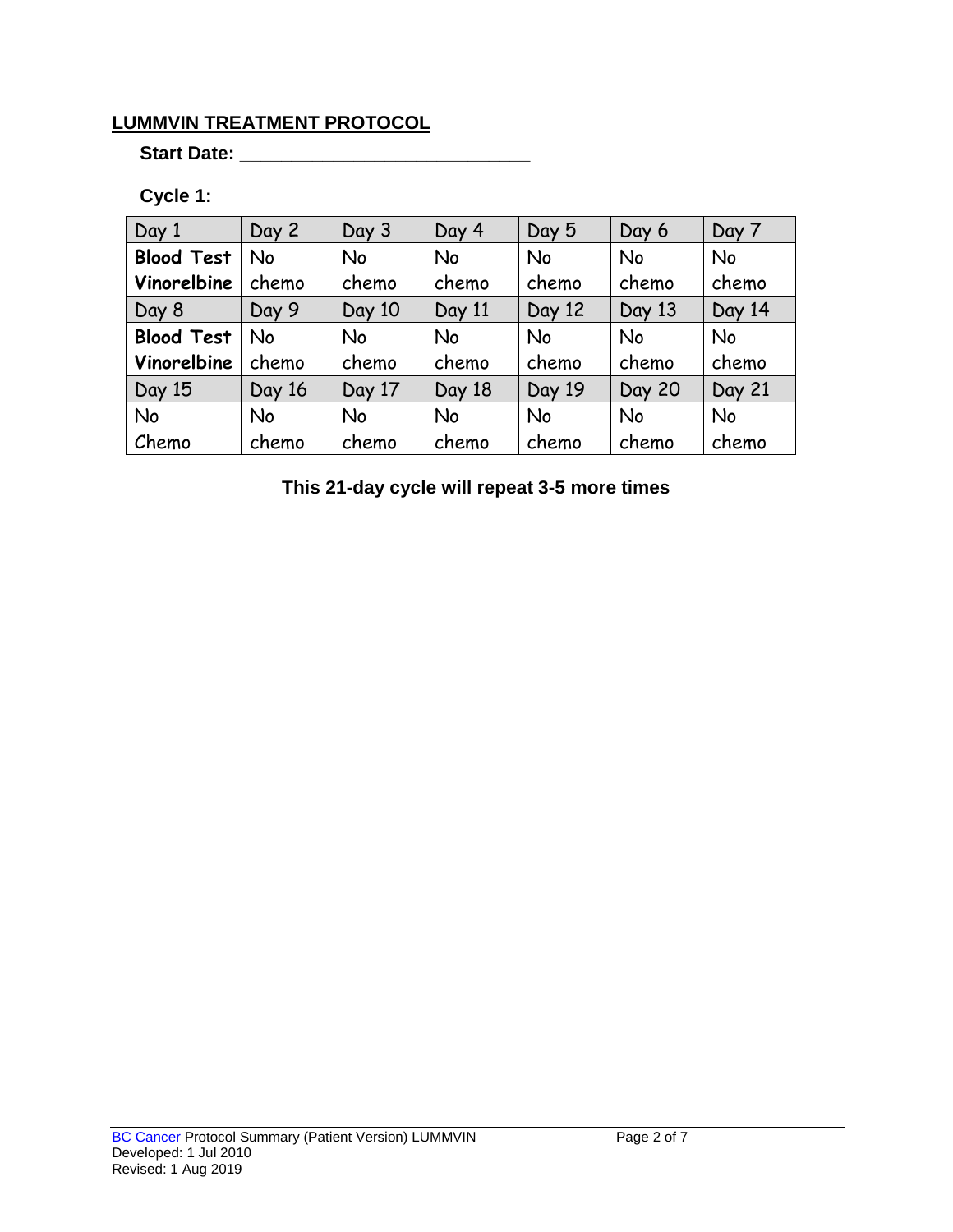## **CHEMOTHERAPY SIDE EFFECTS AND MANAGEMENT**

### **Are there any risks?**

• Unexpected and unlikely side effects can occur with any drug treatment. The ones listed below are particularly important for you to be aware of.

| <b>SERIOUS SIDE EFFECTS</b>                                                                                                                                                                                                                                                                           | <b>How common</b><br>Is it? | <b>MANAGEMENT</b>                                                                                                                                                                                                                                                                                                                |
|-------------------------------------------------------------------------------------------------------------------------------------------------------------------------------------------------------------------------------------------------------------------------------------------------------|-----------------------------|----------------------------------------------------------------------------------------------------------------------------------------------------------------------------------------------------------------------------------------------------------------------------------------------------------------------------------|
| Your white blood cells will<br>decrease 7-10 days after your<br>treatment. They usually return<br>to normal in 2-3 weeks. White<br>blood cells protect your body<br>by fighting bacteria (germs)<br>that cause infection. When<br>they are low, you are at<br>greater risk of having an<br>infection. | Very common                 | To help prevent infection:<br>Wash your hands often and always after using the bathroom.<br>Avoid crowds and people who are sick.<br>Call your doctor <i>immediately</i> at the first sign of an <i>infection</i> such<br>as fever (over 100°F or 38°C by an oral thermometer), chills,<br>cough or burning when you pass urine. |
| Vinorelbine burns if it leaks<br>under the skin.                                                                                                                                                                                                                                                      | Very rare                   | Tell your nurse <i>immediately</i> if you feel pain, burning, stinging, or any<br>other change while the drug is being given.                                                                                                                                                                                                    |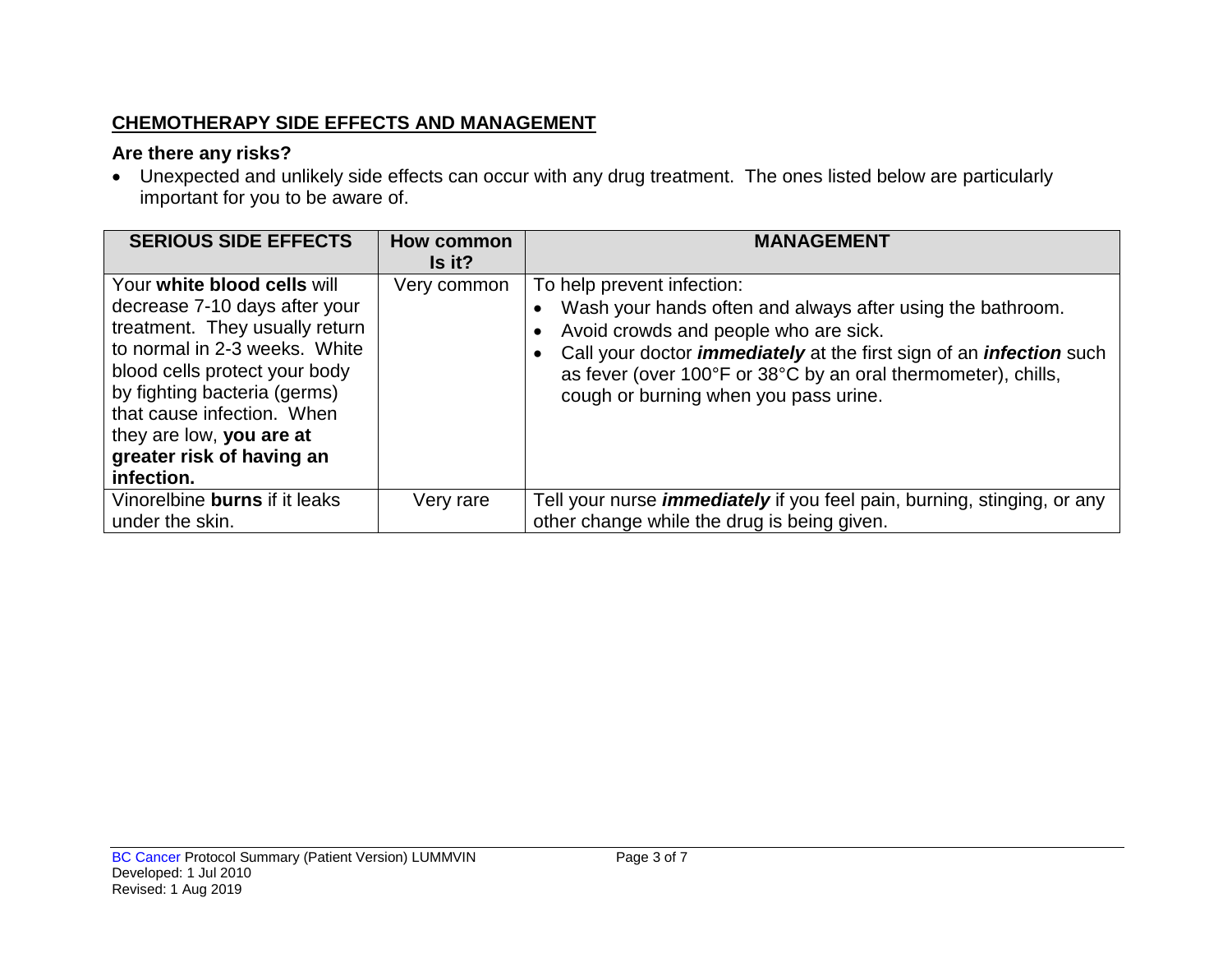| <b>OTHER SIDE EFFECTS</b>                                                                                                                                                                                                                                    | <b>How Common</b><br>Is It? | <b>MANAGEMENT</b>                                                                                                                                                                                                                                                                                                                                                       |
|--------------------------------------------------------------------------------------------------------------------------------------------------------------------------------------------------------------------------------------------------------------|-----------------------------|-------------------------------------------------------------------------------------------------------------------------------------------------------------------------------------------------------------------------------------------------------------------------------------------------------------------------------------------------------------------------|
| <b>Constipation may occur.</b>                                                                                                                                                                                                                               | Common                      | To help constipation:<br>Exercise if you can.<br>$\bullet$<br>Drink plenty of liquids (8 cups a day).<br>Try ideas in "Suggestions for Dealing with Constipation".<br>$\bullet$                                                                                                                                                                                         |
| Tiredness and lack of energy<br>may occur.                                                                                                                                                                                                                   | Common                      | Do not drive a car or operate machinery if you are feeling tired.<br>$\bullet$<br>Try the ideas in "Your Bank of Energy Savings: How People with<br>Cancer can Handle Fatigue".                                                                                                                                                                                         |
| Pain or tenderness may<br>occur where the needle was<br>placed in your vein within 1-2<br>days after treatment. This may<br>extend all the way up the arm.<br>Sometimes pain may occur<br>where the cancer is located.<br><b>Numbness or tingling of the</b> | Common<br>Common            | Apply warm compresses or soak in warm water for 15-20 minutes<br>$\bullet$<br>several times a day.<br>For minor pain, take acetaminophen (eg: Tylenol®).<br>See your doctor if the pain continues to bother you.<br>Be careful when handling items that are sharp, hot or cold.<br>$\bullet$                                                                            |
| fingers or toes may occur.<br>This will slowly return to<br>normal once your treatments<br>are over. This may take<br>several months.                                                                                                                        |                             | Tell your doctor at your next visit, especially if you have trouble<br>with buttons, writing, or picking up small objects.                                                                                                                                                                                                                                              |
| Nausea and vomiting may<br>occur after your treatment.<br>Most people have little or no<br>nausea.                                                                                                                                                           | <b>Uncommon</b>             | You may be given a prescription for anti-nausea drug(s) to take<br>before your chemotherapy treatment and/or at home. It is easier to<br>prevent nausea than to treat it once it has happened, so follow<br>directions closely.<br>Drink plenty of liquids.<br>$\bullet$<br>Eat and drink often in small amounts.<br>Try the ideas in "Food Choices to Control Nausea". |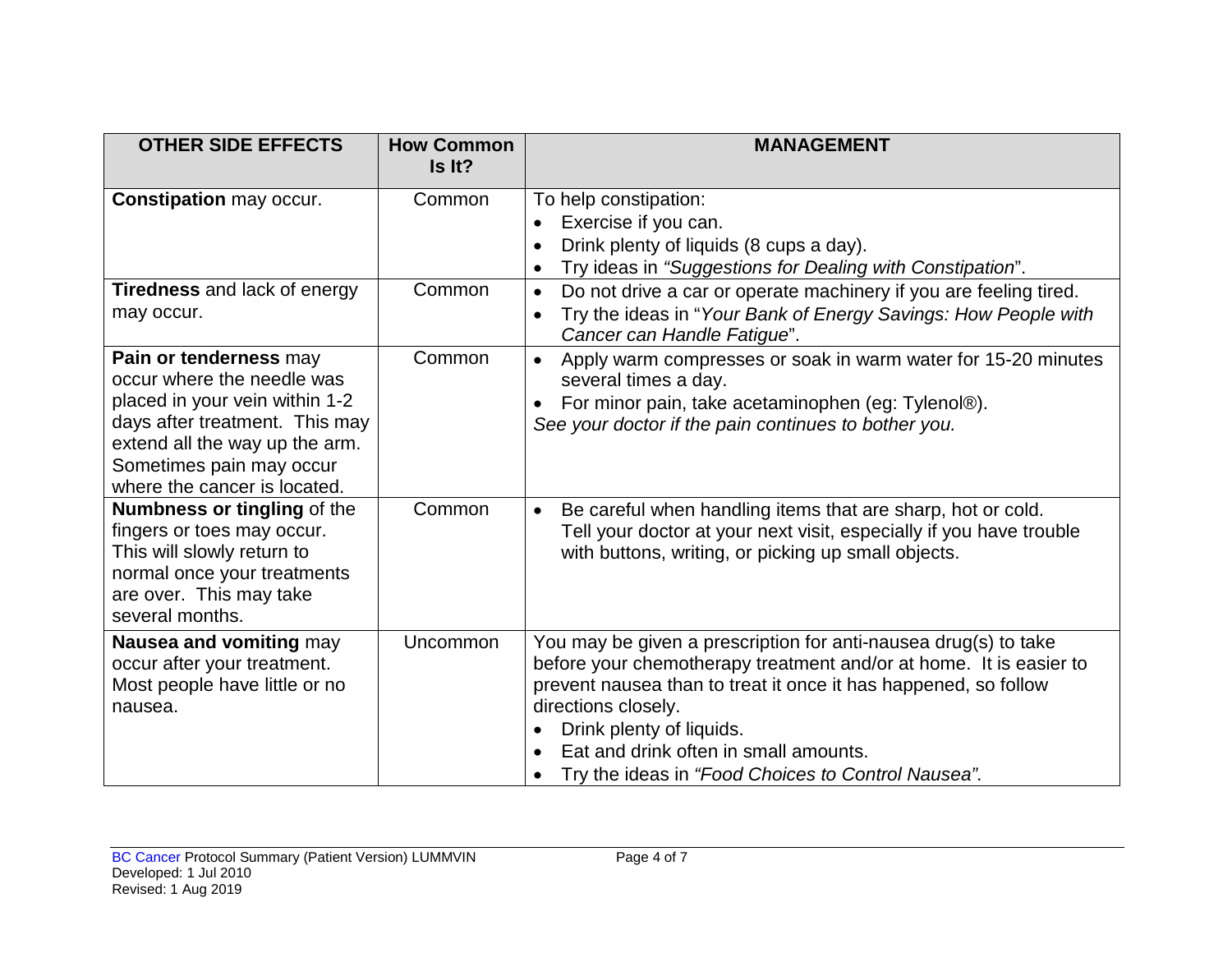| <b>OTHER SIDE EFFECTS</b>                                                                                                                                                                               | <b>How Common</b><br>Is It? | <b>MANAGEMENT</b>                                                                                                                                                                                                                                                                                                                                                                                                                                                                                                                                     |
|---------------------------------------------------------------------------------------------------------------------------------------------------------------------------------------------------------|-----------------------------|-------------------------------------------------------------------------------------------------------------------------------------------------------------------------------------------------------------------------------------------------------------------------------------------------------------------------------------------------------------------------------------------------------------------------------------------------------------------------------------------------------------------------------------------------------|
| Hair loss sometimes occurs. If<br>there is hair loss, your hair will<br>grow back once you stop<br>treatment. Colour and texture<br>may change.                                                         | Uncommon                    | Use a gentle shampoo and soft brush.<br>Care should be taken with use of hair spray, bleaches, dyes and<br>$\bullet$<br>perms.                                                                                                                                                                                                                                                                                                                                                                                                                        |
| Fever may occur shortly after<br>treatment with vinorelbine.<br>Fever should last no longer<br>than 24 hours.                                                                                           | <b>Uncommon</b>             | Take acetaminophen (eg: TYLENOL®) every 3-4 hours.<br>$\bullet$<br>Fever which occurs more than 48 hours after treatment may be<br>the sign of an infection. See details above.                                                                                                                                                                                                                                                                                                                                                                       |
| Sore mouth may occur a few<br>days after treatment. Mouth<br>sores can occur on the tongue,<br>the sides of the mouth or in the<br>throat. Mouth sores or<br>bleeding gums can lead to an<br>infection. | Rare                        | Brush your teeth gently after eating and at bedtime with a very soft<br>$\bullet$<br>toothbrush. If your gums bleed, use gauze instead of a brush.<br>Use baking soda instead of toothpaste.<br>Make a mouthwash with 1/2 teaspoon baking soda or salt in 1 cup<br>$\bullet$<br>warm water and rinse several times a day.<br>Try soft, bland foods like puddings, milkshakes and cream soups.<br>Avoid spicy, crunchy or acidic food, and very hot or cold foods.<br>Call your doctor if you are having difficulty eating or drinking due<br>to pain. |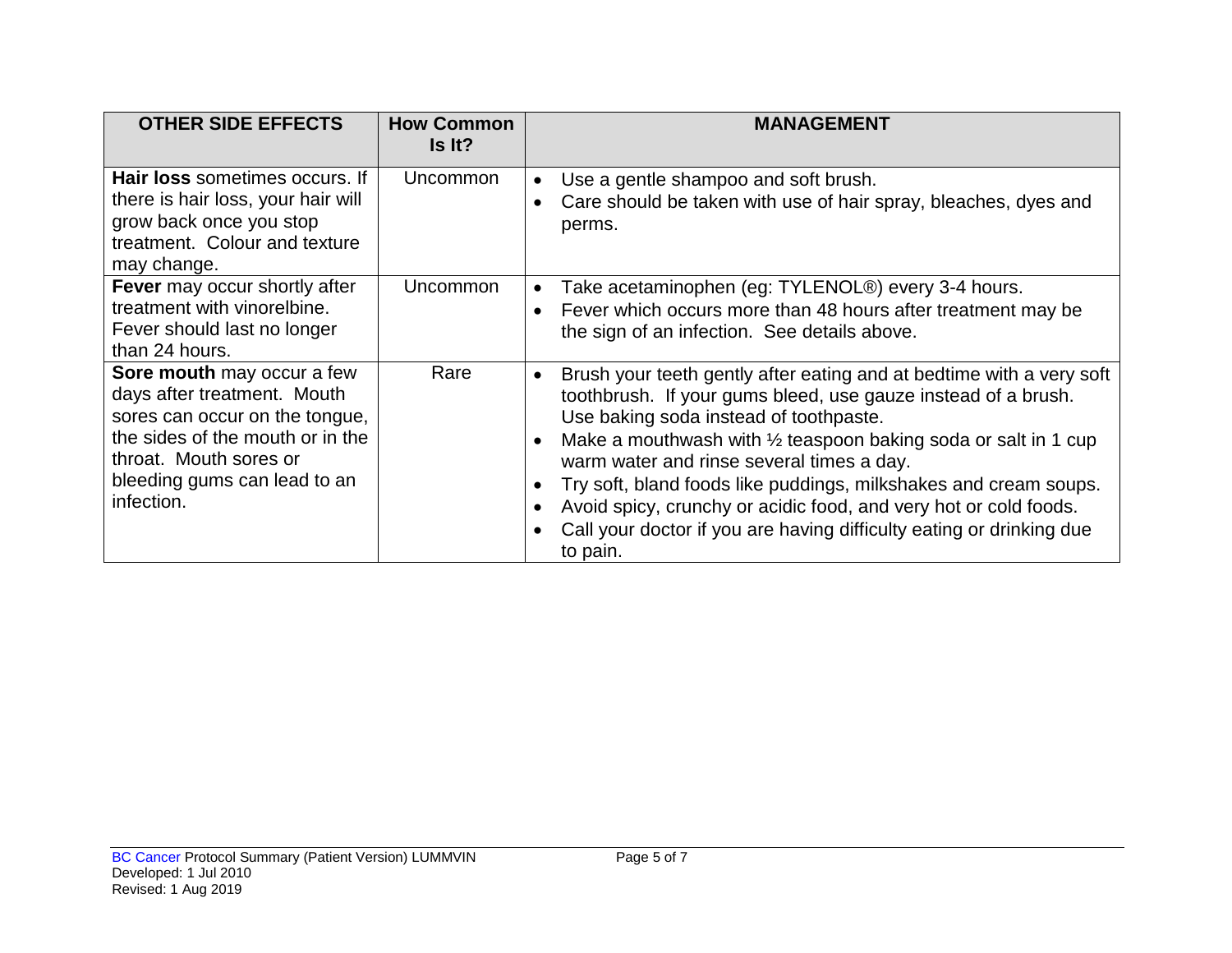### **INSTRUCTIONS FOR THE PATIENT**

### **What other drugs can interact with LUMMVIN?**

- Other drugs may interact with vinorelbine. Tell your doctor if you are taking any other drugs as you may need extra blood tests, your dose may need to be changed.
- Check with your doctor or pharmacist before you start taking any new prescription or non-prescription drugs.

### **Other important things to know:**

- The drinking of alcohol (in small amounts) does not appear to affect the safety or usefulness of this treatment.
- This treatment may damage sperm and may cause harm to the baby if used during pregnancy. It is best to use *birth control* while you are undergoing treatment. Tell your doctor right away if you or your partner becomes pregnant. Do not breast feed during treatment.
- Tell all doctors or dentists you see that you are being treated with vinorelbine before you receive treatment of any form.

# **SEE YOUR DOCTOR OR GET EMERGENCY HELP IMMEDIATELY IF YOU HAVE:**

- Signs of an **infection** such as fever (over 100°F or 38°C by an oral thermometer); chills, cough, pain or burning when you pass urine.
- Signs of a **stroke** such as sudden onset of severe headache, eyesight changes, slurred speech, loss of coordination, weakness or numbness in arm or leg.
- Signs of **bleeding problems** such as black, tarry stools; blood in urine or pinpoint red spots on skin.
- Signs of an **allergic reaction** (rare) soon after a treatment including dizziness, fast heart beat, face swelling or breathing problems.
- Signs of a **blood clot** such as tenderness or hardness over a vein, calf swelling and tenderness, sudden onset of cough, chest pain or shortness of breath.
- Signs of **heart problems** such as fast or uneven heartbeat.

### **SEE YOUR DOCTOR AS SOON AS POSSIBLE (DURING OFFICE HOURS) IF YOU HAVE:**

- Signs of **heart problems** such as shortness of breath or difficulty breathing, swelling of feet or lower legs.
- Signs of **anemia** such as unusual tiredness or weakness.
- **Trouble in walking**.
- **Blood in your urine**.
- Signs of **liver problems** such as yellow eyes or skin, white or clay-coloured stools.